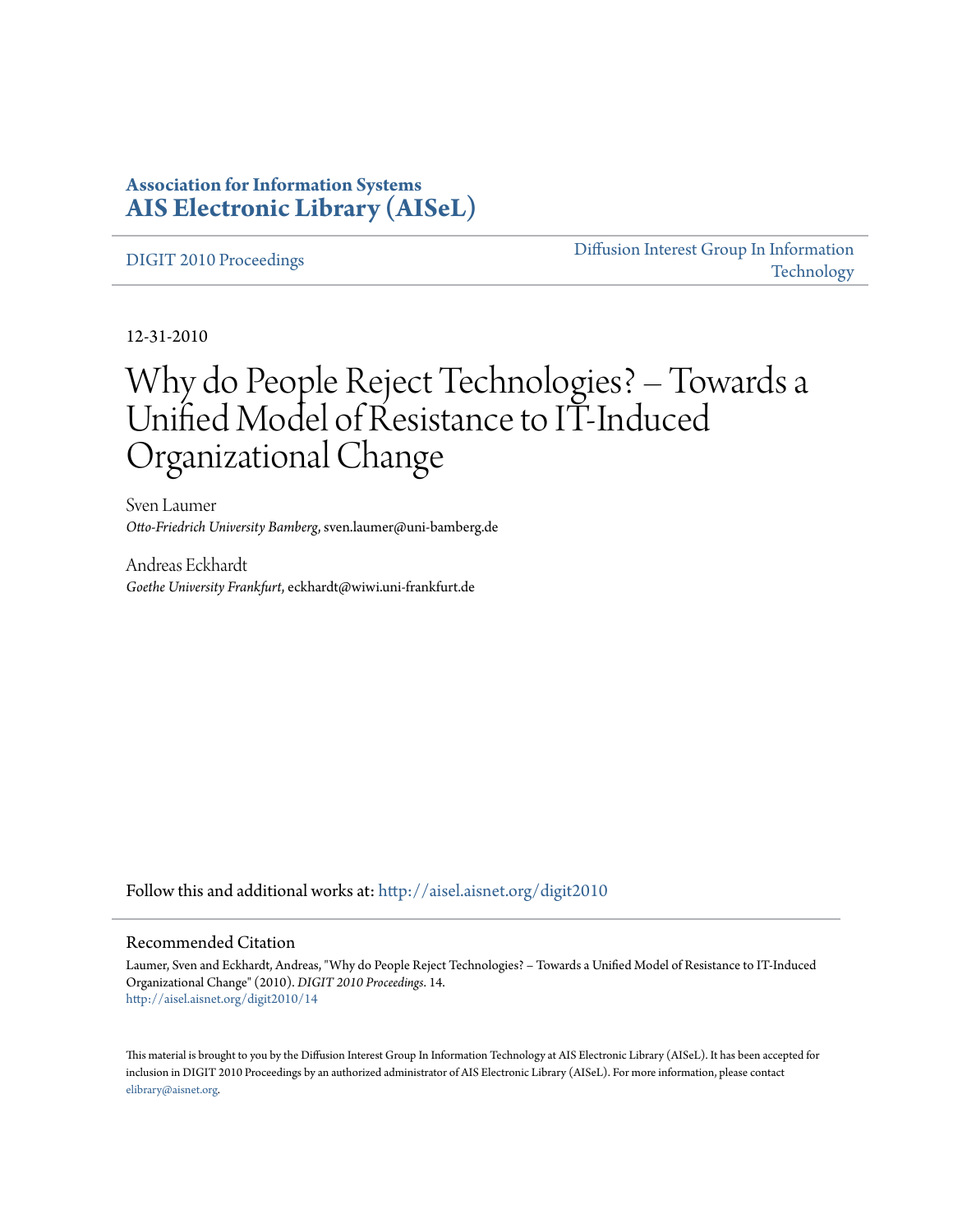## **Why do People Reject Technologies? – Towards a Unified Model of Resistance to IT-Induced Organizational Change**

**Sven Laumer**  Centre of Human Resources Information Systems Otto-Friedrich University Bamberg sven.laumer@uni-bamberg.de

## **Andreas Eckhardt**

Centre of Human Resources Information Systems Goethe University Frankfurt am Main eckhardt@wiwi.uni-frankfurt.de

## **ABSTRACT**

Based on Oreg (2006) this paper proposes a unified model of technology resistance including resistance as a behavior or behavioral intention (Kim and Kankanhalli 2009), a tri-dimensional construct of resistance to change (Piderit 2000) as an extension to Bhattacherjee and Hikmet (2007) and resistance as a personality trait (Oreg 2003) in order to enable a unified understand why people reject technologies. The evaluation of the model with a study of a new human resources information system shows that the resistance behavior of the researched 106 recruiters could be explained by their affective, behavioral and cognitive resistance to change as well as their individual personality trait resistance. Several implications for future research are discussed.

## **Keywords (Required)**

Resistance Behavior, Resistance to Change, User Personality, Technology Adoption, Change Management

## **INTRODUCTION**

Technology adoption research so far has provided a lot of insights on the decision processes of an individual confronted with a new technology. In general research on individual-level IT acceptance and adoption provides rich theories and explanations for the determinants of adoption and use (Venkatesh and Davis 2000; Venkatesh et al. 2003; Venkatesh 2006; Venkatesh et al. 2007; Venkatesh and Bala 2008). With the Technology Acceptance Model (Davis et al. 1989) and its extensions (for a detailed discussion see Venkatesh et al. (2003)) several solid models are available to explain an individual's intention to use an information system (Lee et al. 2003). While the individual acceptance of technology is broadly observed, the phenomenon of user resistance towards the use of information technology is an under researched field as Lapointe and Rivard (2005) identified only four articles opening the black box of technology resistance by individuals. According to them, information systems (IS) non-adoption, rejection or resistance was the research objective of IS researchers in the early beginning of the discipline (Keen 1981; Markus 1983; Hirschheim and Newman 1988) with few articles in the 1990s (Joshi 1991; Marakas and Hornik 1996) and at the beginning of the new century (Cenfetelli 2004; Ferneley and Sobreperez 2006; Bhattacherjee and Hikmet 2007). Nonetheless, there is a lot of knowledge about why people adopt technologies, there is still an astonishing number of people who are not prepared to adopt these solutions and consequently reject them (Venkatesh and Brown 2001; Bhattacherjee and Hikmet 2007).

Especially IT-induced organizational change projects are marked with a high failure rate as individuals do not behave and use technologies as expected (Venkatesh and Bala 2008). Consequently, the management of change and the resistance connected with it is rated as the seventh most important challenge for CIOs in a survey of the Society for Information Management (SIM) (Luftman and Kempaiah 2008). In this context, resistance to change has been presented as one of the most frequently encountered reasons for the non-use of innovations during the last two decades. The failure of many major change initiatives can be attributed to employees' resistance to change (Maurer 1996; Clegg and Walsh 2004). However, there is still no unified understanding about the impact and form of resistance to change during IT-induced organizational change projects (Vithessonthi 2007). Additionally, research on change management processes specifically in relation to individual technology adoption is limited (Venkatesh 1999; Ruta 2005). Only few approaches have been developed within IS research beside the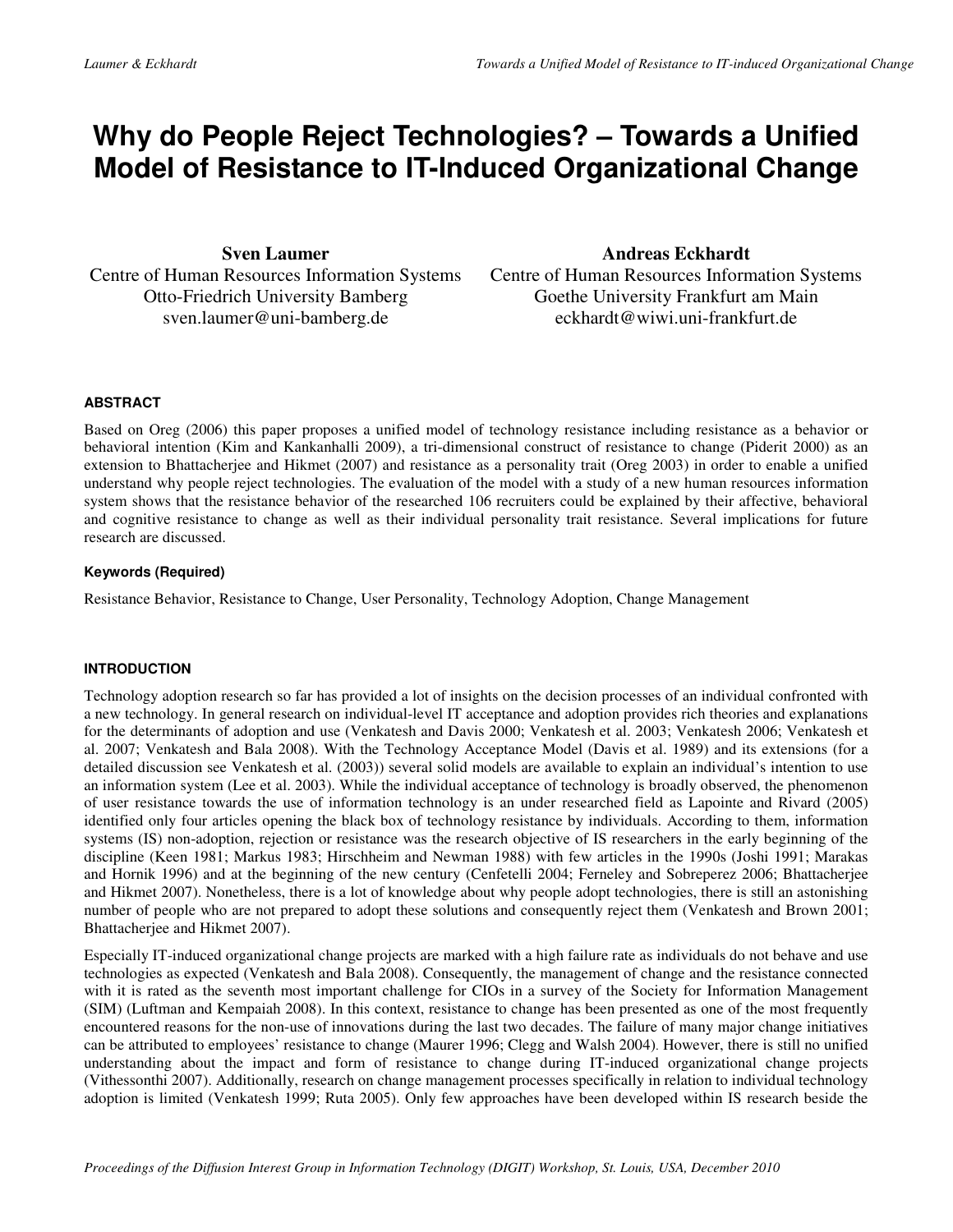already mentioned ones that discuss user resistance in more detail. For example, Bhattacherjee and Hikmet (2007) proposed and evaluated a first approach of integrating micro-organizational change and technology resistance research. Kim and Kankanhalli (2009) focused on resistance as dependent variable within their model of user resistance.

In contrast to IS research, change management literature has used the term resistance to change frequently, usually as an explanation why efforts to introduced large-scale changes in technology, production methods, management practices or compensation systems fall short of expectations, or fail altogether (Oreg 2006). Oreg (2006) provides in this context an integrative model of personality, context and resistance which will be adapted and extended for the purpose of this study to integrate micro-level organizational change and technology resistance research.

Within this research paper we will investigate an individual's resistance to IT-induced organizational change and contribute to research by providing a next step towards a Unified Model of Technology Resistance. The model could represent a first step to answer the research question: *Why do people reject IT-induced organizational change?* This should be achieved by integrating different approaches to explain resistance as discussed by prior research within one Unified Model of Technology Resistance. The proposed research model is based on Oreg (2006) and integrates resistance as a behavior or behavioral intention (Kim and Kankanhalli 2009), a tri-dimensional construct of resistance to change (Piderit 2000) as an extension to Bhattacherjee and Hikmet (2007) and resistance as a personality trait (Oreg 2003).

The reminder of this paper is as follows. First, the theoretical background of technology resistance and micro-level organizational change research will be presented. Second, the proposed Unified Model of Technology Resistance will be introduced. In a third step, the model will be evaluated using data collected during the introduction of a new human resources information system within a German automotive supplier. Afterwards the results will be discussed and the implications for theory and future research highlighted.

## **THEORETICAL BACKGROUND**

The proposed Unified Model of Technology Resistance integrates technology resistance and organizational change research in order to provide insights into the enduring question why people reject technologies and especially IT-induced organizational change. Therefore the theoretical background of technology resistance and micro-organizational change research is presented within this section.

## **Technology Resistance**

Already in the 1980ties first IS researchers indicated the challenges of information systems non-adoption, rejection or resistance (Keen 1981; Markus 1983; Hirschheim and Newman 1988). Interestingly in the following decades the topic remained a sparsely field of research as argued by Lapointe and Rivard (2005). Within their literature review on technology resistance they found only four relevant articles dealing and opening the black box of technology resistance until 2005. In total 43 articles in 20 IT related journals recognizing and outlining resistance as a critical variable were found over a period of 25 years. "*Better theories of resistance will lead to better implementation strategies and hopefully to better outcomes*" was the outlined objective of researchers trying to explain why people resist technology (Markus 1983). Resistance in general has been defined as "*opposition, challenge or disruption to process or initiatives*" (Jermier et al. 1994; Ferneley and Sobreperez 2006). The term can be classified into two different forms of behavior: a negative resistance as the rationale to oppose or deceive (Marakas and Hornik 1996) and a positive one as the rationale to support or improve (Joshi 1991). The possible occurring resistance behaviors range from lack of cooperation on one side to deliberate sabotage on the other side (Waddell and Sohal 1998; Prasad and Prasad 2000; Lapointe and Rivard 2005). A further categorization was provided by (Ferneley and Sobreperez 2006) who came up with three different resistance behaviors individuals can perform to reject a specific information system: compliance, resistance, and workaround. Based on their qualitative research they built an approach containing compliance, resistance, and workaround which defines workaround as "*a related but separate and distinct phenomena from that of resistance*". Therefore they distinguished between two resistance phases. The first phase contains the individual cognitive or emotional process that results in a non-adoption or resistance decision. The second phase is the actual resulting behavior of the individual which could be compliance, negative or positive resistance or workaround (Ferneley and Sobreperez 2006). A conceptualization of perceived threats leading to an individual's resistance behavior was provided by Cenfetelli (2004). These threats are especially important during the first emotional or cognitive resistance phase. Lapointe and Rivard (2005) identified five basic components of resistance: behaviors, object, subject, threats, and initial conditions. The authors mentioned that during a system introduction, users will first assess the system according to the interplay of its features and their initial conditions and tasks. Over the last four years the general idea of technology resistance has been extended and predominately used to explain physicians' resistance towards IT used in the healthcare sector (Bhattacherjee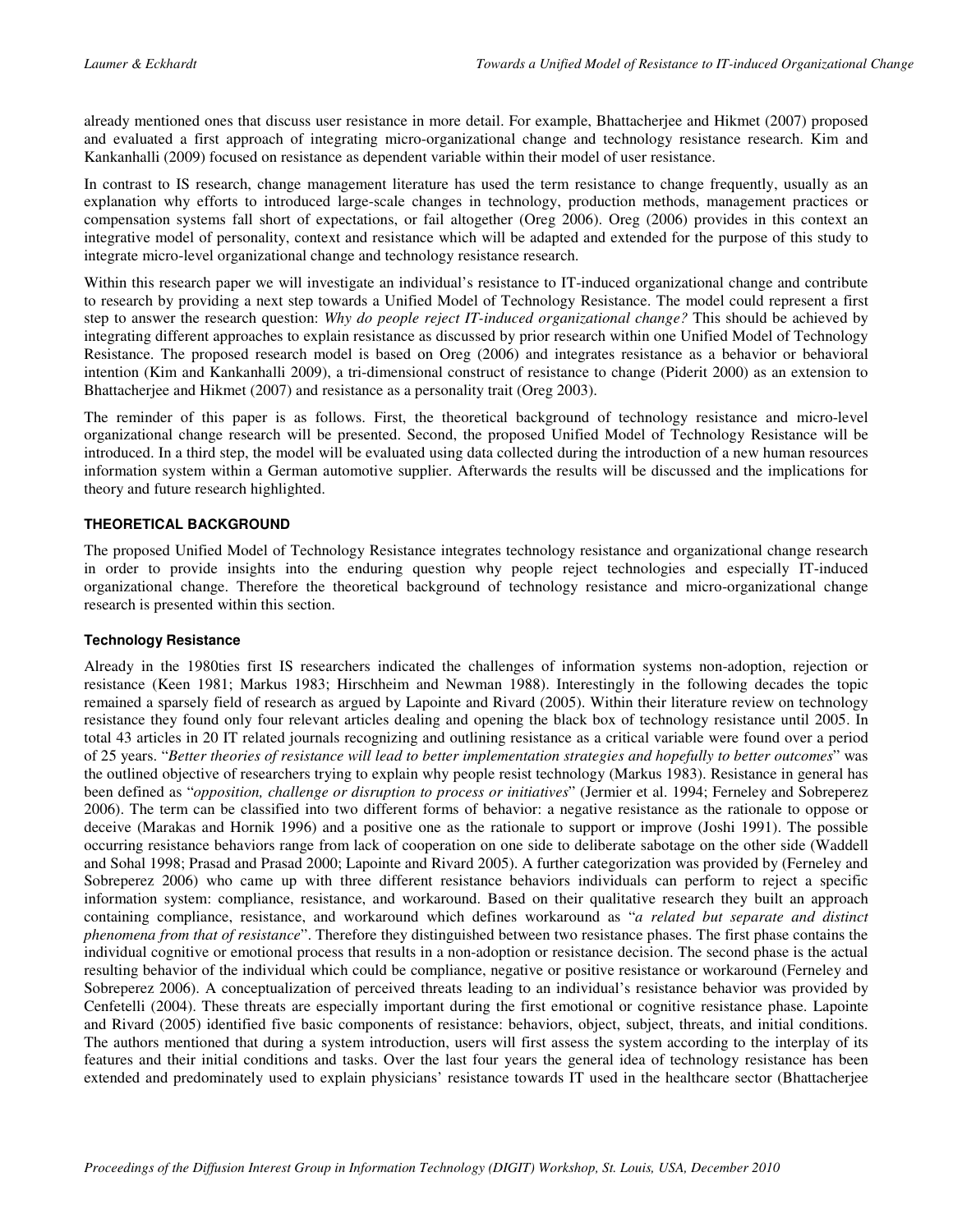and Hikmet 2007; Ilie et al. 2007; Lapointe and Rivard 2007) or to observe social influence as driver for the non-adoption by individuals (Brown and Venkatesh 2005; Eckhardt et al. 2009).

In the context of physicians' resistance towards IT Bhattacherjee and Hikmet (2007) presented a theoretical model by integrating technology acceptance and resistance to change literature using the dual-factor model of technology usage by Cenfetelli (2004). Bhattacherjee and Hikmet (2007) argued that incorporating resistance to change into theoretical models of technology acceptance will enable researchers to better understand why individuals resist using technologies. They pointed out that "*while acceptance behavior is targeted at a specific IT and driven by user perceptions related to that IT, resistance is a generalized opposition to change engendered by the expected adverse consequences of change. Resistance is therefore not focused so much on a specific IT, but on the change from the status quo caused by IT usage*."(p. 727). Bhattacherjee and Hikmet (2007) based their explanation why people resist technologies not in the technology itself but in the change caused by the introduction of an information system in the workplace. The model introduced by Bhattacherjee and Hikmet (2007) is based on Lewin's (1947) idea of opposing forces and the dual factor model of IT usage (Cenfetelli 2004). The core argument pointed out is that *"IT usage considerations among potential users is based on a simultaneous examination of enabling and inhibiting factors, similar to Lewin's (1947) notation of opposing forces"* (p. 728). In general their model is one of the first ones that theoretically integrated resistance to change and technology acceptance literature within a model of IT usage to explain physicians' reactions to IS in healthcare.

Regarding resistance as a particular behavior Kim and Kankanhalli (2009) defined *"user resistance as opposition of a user to change associated with a new IS implementation"* (p. 568) and established their study on Status Quo Bias Theory (Samuelson and Zeckhauser 1988). Using the idea of status quo bias Kim and Kankanhalli (2009) made use of the Theory of Planned Behavior (Ajzen 1991) to integrate Status Quo Bias Theory in an equity implementation model (Joshi 1991) in order to explain user' resistance prior to a new IS implementation. As dependent behavioral variable Kim and Kankanhalli (2009) developed the construct user resistance based on (Bovey and Hede 2001). This variable distinguishes between "*overt (open and expressive" and covert (concealed or hidden) resistance and between active (originating action) and passive (inert or not acting) resistance*" (p. 575). The degree of resistance is considered to increase from covert passive (e.g. ignoring or indifference) to overt active (e.g. obstructing) behaviors.

A further approach towards resistance was presented by Laumer et al. (2010) who build upon the idea that resistance as an individual's personality trait has an influence on the technology acceptance and usage intention. Therefore the article adopts a scale developed in psychology research to measure the dispositional resistance of individuals. Their data analysis showed that the personality trait resistance modeled with the four dimensions routine seeking, emotional reaction, short-term focus and cognitive rigidity has significant impacts on an individual's attitude towards using an information system, the perceived subjective norm of important others and mediated through attitude on the intention to use this system

All discussed models of user resistance have in common that they consider resistance to be neither good nor bad and they assume that resistance results from the mutual adjustment of several antecedents. Regarding the research objective of this paper it is interesting to see that resistance was according to this literature review conceptualized as a part of the behaviors and outcomes (Enns et al. 2003), different perceived threats (Jiang et al. 2000), in relation to organizational change literature (Bhattacherjee and Hikmet 2007), as a personality trait (Laumer et al. 2010) or the intention not to comply with the change introduced (Kim and Kankanhalli 2009). However beside all these ideas no approach of technology resistance and organizational change could be found combining all these ideas within one unified model.

## **Micro-level Organizational Change**

Organizational change is linked to a change in recipients' beliefs, interpretive schemata, paradigms, and behaviors (Smollan 2006; Walinga 2008; Elias 2009). The failure of many major change initiatives can be directly related to employees' change resistance (Maurer 1996; Clegg and Walsh 2004). Therefore, it is very important to understand the role of the affective, cognitive and behavioral processes among change recipients (Smollan 2006). The body of IS literature focus on understanding and managing employee reactions to change (Venkatesh 2006; Venkatesh and Bala 2008). In this context Agarwal and Karahanna (2000) stated that IS acceptance and usage are determined by change recipients' beliefs and attitudes.

Usually, individual resistance can be expressed both in an active and a passive way (Dervitsiotis 1998), hindering change efforts, lowering morale and productivity, increasing turnover and as a result, increasing the likelihood of organizational failures (Dervitsiotis 1998; Abrahamson 2000; Stanley et al. 2005). Additionally, Heath et al. (1993) posited that the psychological process of experiencing change leads to negative reactions because humans prefer a known situation over an unknown future. While change involves both gain and loss, individuals tend to experience the pain of loss with greater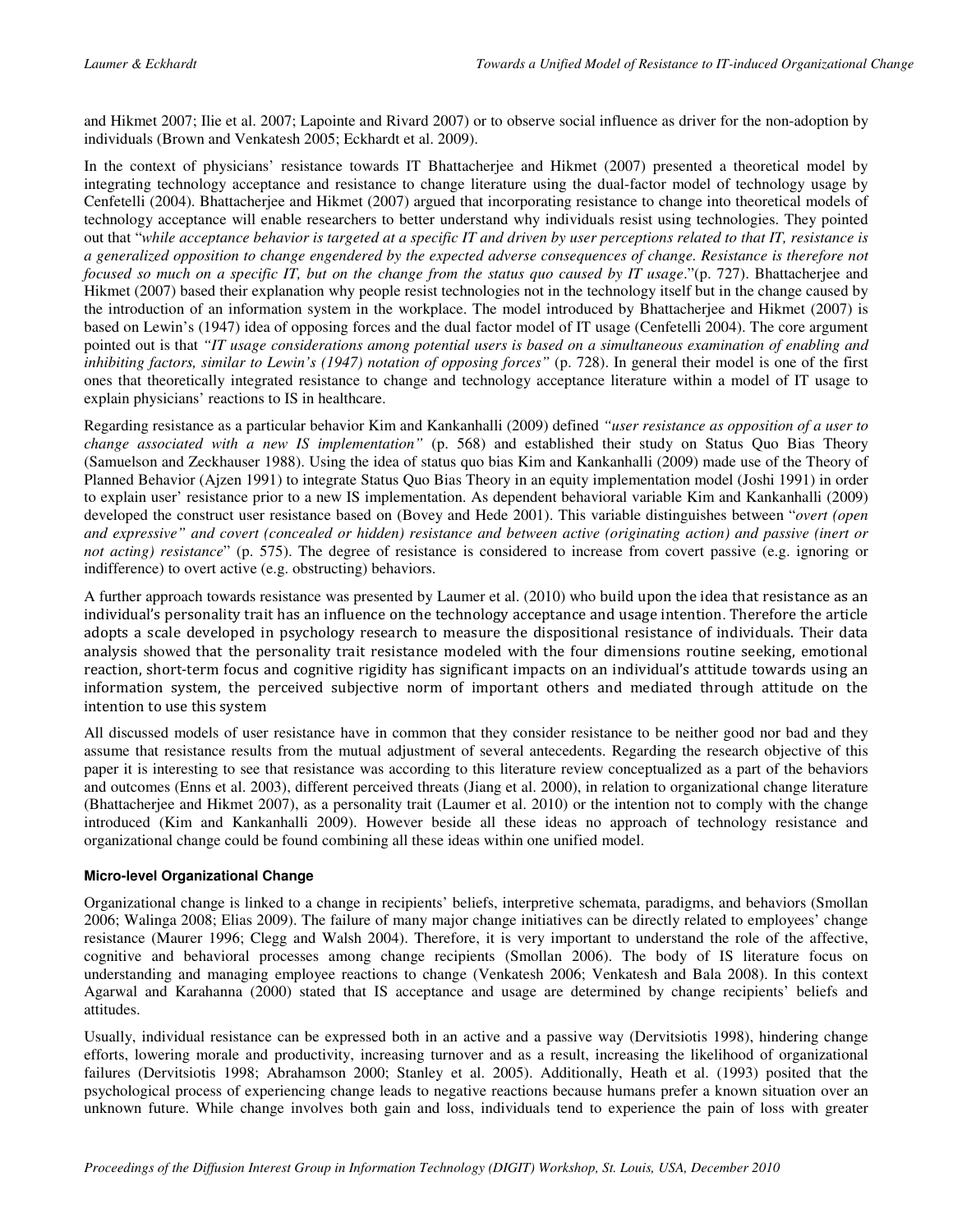intensity than they experience the pleasure of gain. Also people tend to see existing entitlements as greater than they actually are. The sense making processes of change recipients causing them to first evaluate the personal significance of a change initiative and then extend their appraisal to cover the impact of the change initiative on other change recipients and the organization itself (Weick and Roberts 1993; Weick and Quinn 1999). Their secondary appraisal includes the examination of the causes of change, the change agents, and potential coping strategies (Rousseau and Tijoriwala 1999; Jordan et al. 2002; Jordan et al. 2007).

Nord and Jermier (1994), Jermier et al. (1994) and Piderit (2000) argued that the term resistance to change is often used to cover all these aspects and dismiss the multitude of legitimate reasons for objecting to a change rather than trying to understand and resolve real organizational problems. For that reason, within recent change management literature resistance to change is modeled as a tri-dimensional conceptualization of change recipients' affective, cognitive, and behavioral responses to change (Oreg 2006; Smollan 2006). For example George and Jones (2001) suggest in their model that resistance to change comprises both cognitive and affective components that come into play at different stages of the resistance process. Additionally Piderit (2000) states that resistance may often involve a sense of ambivalence whereby employees' feelings, behaviors and thoughts about the change may not necessarily coincide. Accordingly she proposes that resistance should be viewed as a multidimensional attitude towards change, comprising affective, cognitive and behavioral components. Oreg (2006) provided in this context an integrative model of personality, context and resistance which will be adapted and extended for the purpose of this study to integrate micro-level organizational change and technology resistance research within one unified model.

The development of a Unified Model of Resistance to IT-Induced Organizational Change with the purpose of a better understanding why people reject technology and how individuals might react to IT-induced change in organizations based on Oreg (2006) will be presented in the next section.

## **RESEARCH MODEL AND DESIGN**

## **A Unified Model of Technology Resistance**

In order to provide a unified understanding of resistance to IT-induced organizational change this section proposes a research model integrating the approaches presented in the previous section. The model is based on Oreg (2006) and consists of three parts: resistance as personality trait (Oreg 2003), resistance to change (Piderit 2000; Oreg 2006; Bhattacherjee and Hikmet 2007) and resistance behavior or behavioral intention (Kim and Kankanhalli 2009).

## Resistance as a Personality Trait

In general, demographic differences of individuals (e.g. age, gender, tenure, educational background), which are independent from the technology in question, influence the evaluation and attitude towards the IT-induced organizational change (Venkatesh and Morris 2000). In this context a number of studies found that employees' openness to experience and especially organizational change can be predicted through traits such as self-esteem (Wanberg and Banas 2000), risk tolerance (Judge et al. 1999), need for achievement (Miller et al. 1994), and locus of control (Chung-Ming and Woodman 1995). Although these traits are related to how people react to change, they have not been conceptualized with the purpose of assessing the dispositional inclination to resist change. In this context, Oreg (2003) established the concept of dispositional resistance to change and designed a measure for the personality component of resistance to change (Oreg 2003). People high on dispositional resistance to change, which is conceptualized as a stable personality trait, are less likely to voluntarily incorporate changes into their life, and when change is imposed upon them they are more likely to experience negative reactions, such as anxiety, anger and fear (Oreg 2003; Oreg 2006). Therefore we expect for personality in general and for dispositional resistance to change in particular that there is a positive correlation with employees' behavioral, affective and cognitive resistance to change (Oreg 2006). Therefore our hypotheses are:

*H1: Resistance as a personality trait has a positive, direct impact on the affective resistance to change of individuals.* 

*H2: Resistance as a personality trait has a positive, direct impact on the behavioral resistance to change of individuals.* 

*H3: Resistance as a personality trait has a positive, direct impact on the cognitive resistance to change of individuals.*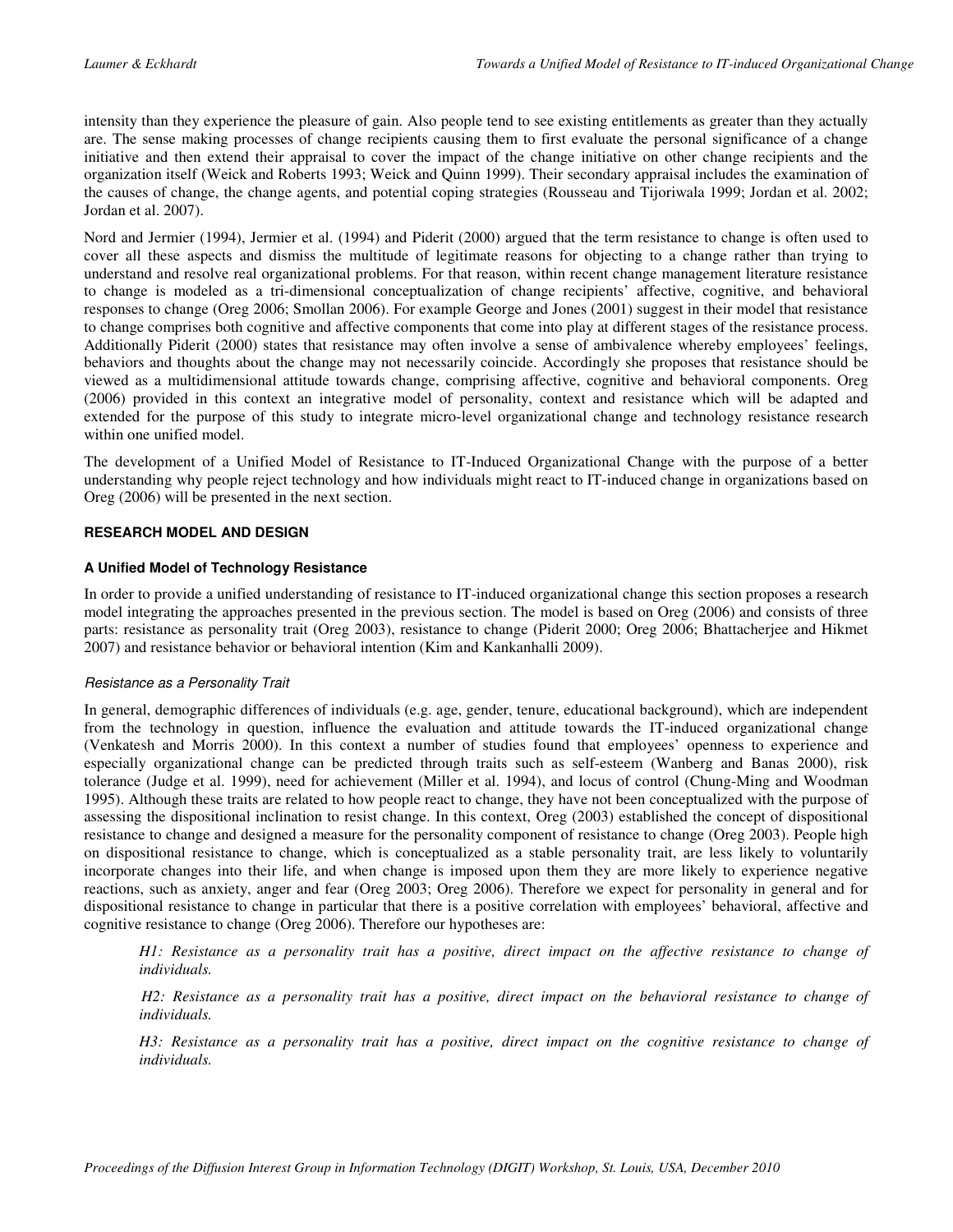## Resistance to Change

The main part of the model is a tri-dimensional resistance to change construct (Oreg 2006). Resistance to change is defined according to Piderit (2000) as a tri-dimensional attitude towards change, which includes affective, behavioral and cognitive components. These components reflect three different manifestations of people's evaluation of an object or situation (Mcguire 1985; Smollan 2006). The affective component regards "*how one feels about the change (e.g. angry, anxious)*" (Oreg 2006, p. 76), the cognitive component involves "*what one thinks about the change (e.g. Is it necessary? Will it be beneficial?)*" (Oreg 2006, p. 76) and the behavioral component involves "*actions or intention to act in response to the change (e.g. complaining about the change, trying to convince others that the change is bad)*" (Oreg 2006, p. 76). Of course, the three components are not independent of one another, and what people feel about a change will often correspond with what they think about it and with their behavioral intention in its regard. However, the components each highlight a different aspect of the resistance phenomenon (Oreg 2006).

Oreg (2006) pointed out that using a tri-dimensional attitude towards change will on one side make the investigation of antecedents and consequences more complex compared to earlier resistance studies. However, it will on the other side enable "*a higher resolution that highlights the particular resistance that is associated with each of the antecedents and consequences*" (Oreg 2006, p. 76) like technology use and acceptance. Furthermore a tri-dimensional attitude of resistance to change related to attitude towards technology and processes will enable researchers to provide deeper insights into technology implementation phenomena. Therefore the tri-dimensional resistance to change construct is the foundation of our proposed model, it is influenced by an individual's personality and will influence the resulting resistance behavior. Therefore our hypotheses, concerning affective, behavioral and cognitive resistance to change, are:

*H4: Affective resistance to change of individuals has a positive, direct effect on individual resistance behavioral intention.* 

*H5: Behavioral resistance to change of individuals has a positive, direct effect on individual resistance behavioral intention.* 

*H6: Cognitive resistance to change of individuals has a positive, direct effect on individual resistance behavioral intention.* 

## Resistance Behavior and Behavioral Intention

As a consequence of the affective, cognitive and behavioral reactions to IT-induced organizational change individuals could perform different behaviors related to the introduced technology or develop different behavioral intentions regarding the acceptance of the introduced technology (Burton-Jones and Straub 2006). In mandatory usage settings, individuals could resist the expected behavior, comply with it or work around (Ferneley and Sobreperez 2006). In this context, Kim and Kankanhalli (2009) developed based on Bovey and Hede (2001) the construct "user resistance" as a dependent variable describing behavior. The variable distinguishes between "*overt (open and expressive" and covert (concealed or hidden) resistance and between active (originating action) and passive (inert or not acting) resistance*" (p.575). The degree of resistance is considered to increase from covert passive (e.g. ignoring or indifference) to overt active (e.g. obstructing) behaviors.

The proposed construct "resistance behavior" is different form behavioral resistance as discussed in the previous section. The dependent variable of the research model as proposed by Kim and Kankanhalli (2009) focuses on the intention to comply with the IT-enabled organizational change and the proposed behavioral resistance (Oreg 2006) captures the behavioral reactions of an individal when the change is introduced (e.g. complaing about the change, trying to convince others that the change is bad). One might complain about the IT-induced change and in combinations with affective and cognitive reactions develop an intention to resist and consequently perform resistance behavior in relation to the change introduced (e.g. not using the technology in question). Moreover in a mandatory usage setting an individual might use the technology introduced, but still perform resistance behavior in terms of complaining about the change. Therefore the two constructs used in the research model are different ones as the first one is desigend to measure the behavioral resistance to change component and the second one to measure the behavior or behavioral intention in relation to technology use or non-use.

The overall research model explaining user resistance behavior is illustrated in **Figure 1**.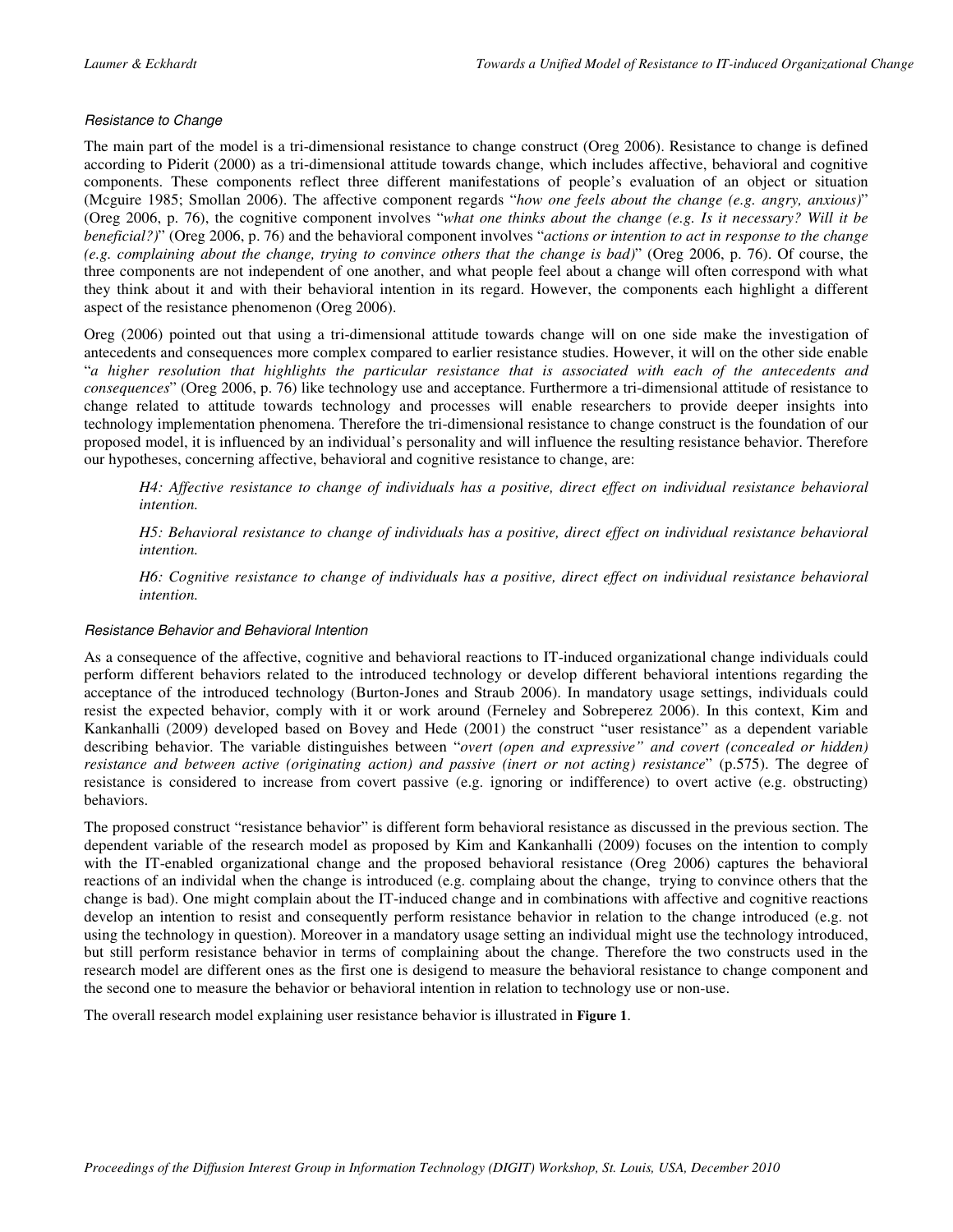

**Figure 1. A Unified Model of technology Resistance** 

## **Research Design**

-

To validate our research model we collected data within one company in Germany. The company is a German automotive supplier with its headquarters in southern Germany and approximately 61,000 employees at over 180 locations in more than 50 countries worldwide who generated total revenues of 7.3 Billion Euros in 2009. The project observed is the implementation of a new human resources information system aimed to support the company's recruiting process and run by 150 recruiters. The project started in January 2010 and the system will be completely implemented until July 2010. In order to get a broader idea of user resistance we have conducted an empirical survey in the preimplementation phase from mid May to the end of June 2010 to validate the proposed model with empirical data. In total 106 out of 150 recruiters participated in our study. The demographic information about the research participants is presented in Table 1. We used structural equation modeling and the Partial Least Squares (PLS) approach (Bagozzi and Yi 1988; Chin 1998) to validate the proposed research model. We used SmartPLS 2.0 M3 for calculation (Ringle et al. 2005).

| Gender | male               | 23.6% |
|--------|--------------------|-------|
|        | female             | 62.3% |
|        | older 45           | 16.0% |
| Age    | 36 to 45           | 25.5% |
|        | 25 to 35           | 23.6% |
|        | under 25           | 11.3% |
|        | less than 5 years  | 23.6% |
| Tenure | 5 to 10 years      | 22.6% |
|        | 11 to 15 years     | 13.2% |
|        | more than 15 years | 12.3% |

<sup>&</sup>lt;sup>1</sup> The depicted results represent participants' actual answers. Participants who did not indicate their gender, age and tenure are not visualized within the table.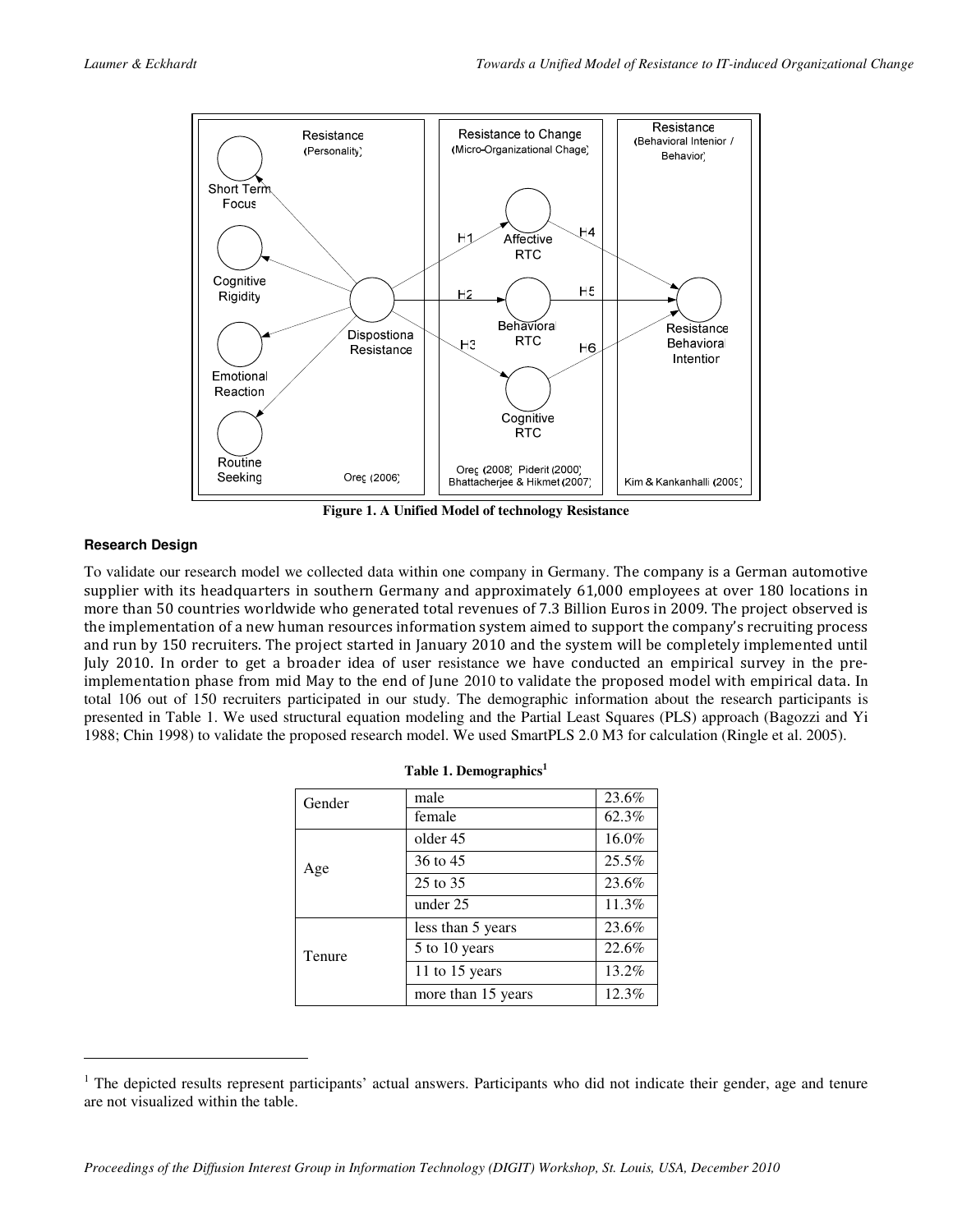## **RESEARCH RESULTS**

Within this section, the proposed Unified Model of Technology Resistance will be validated using the data of 106 recruiters from the observed company in Germany. We start the validation by evaluating the measurement model.

## **Measurement Model**

The tri-dimensional resistance to change as well as resistance behavioral intention was measured as in prior research (Oreg 2006; Kim and Kankanhalli 2009), so that the relationship between the latent and the manifest variable is vectored and changes in the latent variable influence all the indicators (Hulland 1999). Oreg's dispositional resistance to change was measured according to Oreg (2003), Oreg et al. (2008) and Laumer et al. (2010) as a second order construct modeled with the four formative dimensions routine seeking, emotional reaction, short-term focus and cognitive rigidity. Thus for the reflective measurement model four factors – content validity, indicator reliability, construct reliability and discriminant validity – need to be validated (Bagozzi 1979), while formative constructs can be evaluated using two phases (Petter et al. 2007). Phase I includes content validity, and phase II the observation of model weights and the testing for multicollinearity (Chin 1998; Diamantopoulos and Winklhofer 2001; Diamantopoulos and Siguaw 2006).

## Content validity

In setting up the questionnaire the aim was to refer to methods of measurement which had already been used in empirical research as described above. We tested the items in a two step process. After a first test with students in our IS department, we refined the questionnaire by interviews with HR professionals to ensure content validity. The used measurement items are illustrated in Table 2.

## Indicator reliability

Indicator reliability shows the proportion of the variance of a single indicator which derives from the relevant latent variables. All loadings should be greater than 0.7 to ensure that at least half of the variance of a latent variable is explained by the indicators used (Carmines and Richard 1979). As one can see in Table 3 the loadings were above the recommended thresholds. The significance level of all loadings at  $p \le 0.001$  is high and was calculated using the bootstrap method with 500 samples (Henseler et al. 2009).

## Construct reliability

Quality assessment at the construct level was evaluated using composite reliability (CR) and average variance extracted (AVE). As Table 3 indicates the estimated values were above the recommended thresholds of 0.7 for CR and 0.5 for AVE (Bagozzi and Yi 1988).

## Discriminant validity

Discriminant validity describes the extent to which measurement items which theoretically should not be equal differ from another (Campbell and Fiske 1959). This can be evaluated by looking at the cross-loadings. The loadings of our reflective indicators are higher for the corresponding constructs than for any other (see Table 4 in Appendix). Additionally, the loadings must be smaller than the root of the corresponding AVE. Since this is also the case as presented in Table 3, the discriminant validity of the latent variables is high (Hulland 1999; Fornell et al. 1981; Fornell and Larcker 1981).

## Weights and multicollinearity

As one can see in Table 3 the weights for our formative constructs show that most items are significant. As demanded for formative constructs all non-significant items have to be retained in the measurement model (Bollen and Lennox 1991; Chin 1998). The test for multicollinearity using SPSS Statistics 17.0 indicates that multicollinearity does not cause a problem. All VIF-values for the items used are below the suggested threshold of 3.3 (Diamantopoulos and Siguaw 2006).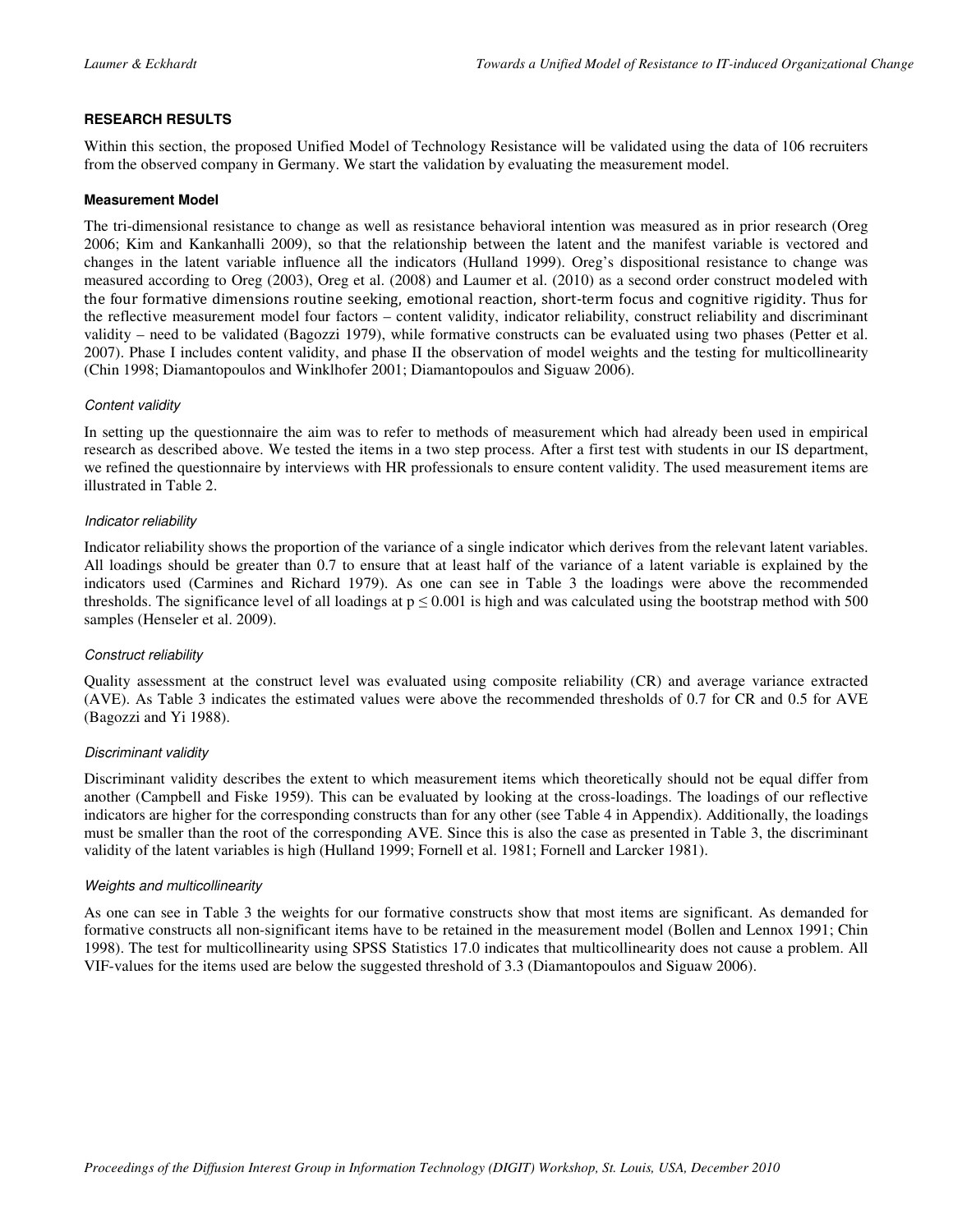## **Table 2. Measurement Items**

| $RTC(A)-1$                                                                                               | I'm afraid of the change.                                                                       |  |  |  |  |  |
|----------------------------------------------------------------------------------------------------------|-------------------------------------------------------------------------------------------------|--|--|--|--|--|
| $RTC(A)-2$                                                                                               | I have a bad feeling about the change.                                                          |  |  |  |  |  |
| $RTC(A)-3$                                                                                               | I am quite excited about the change.*                                                           |  |  |  |  |  |
| $RTC(A)-4$                                                                                               | I am stressed by the change.                                                                    |  |  |  |  |  |
| $RTC(B)-1$                                                                                               | I protest against the change.                                                                   |  |  |  |  |  |
| $RTC(B)-2$                                                                                               | I complained about the change to my colleagues                                                  |  |  |  |  |  |
| $RTC(C)-1$                                                                                               | I believe that the change would harm the way things are done in the organization.               |  |  |  |  |  |
| $RTC(C)-2$                                                                                               | I believe that the change would make my job harder.                                             |  |  |  |  |  |
| $RTC(C)-3$                                                                                               | I believe that I could personnally benefit from the change.*                                    |  |  |  |  |  |
| RBI-1                                                                                                    | I will not comply with the change to the new way of working with the e-recruiting system.       |  |  |  |  |  |
| RBI-2                                                                                                    | I will not cooperate with the change to the new way of working with the e-recruiting system.    |  |  |  |  |  |
| $SF-1$                                                                                                   | Changing plans seems like a real hassle to me. . 665                                            |  |  |  |  |  |
| $SF-2$                                                                                                   | Often, I feel a bit uncomfortable even about changes that may potentially improve my life.      |  |  |  |  |  |
| $SF-3$                                                                                                   | I sometimes find myself avoiding changes that I know will be good for me.                       |  |  |  |  |  |
|                                                                                                          | If my boss changed the criteria for evaluating employees, it would probably make me feel        |  |  |  |  |  |
| $CR-1$                                                                                                   | uncomfortable even if I thought I'd do just as well without having to do any extra work.        |  |  |  |  |  |
| $CR-2$                                                                                                   | I often change my mind.                                                                         |  |  |  |  |  |
| $CR-3$                                                                                                   | Once I've come to a conclusion, I'm not likely to change my mind.                               |  |  |  |  |  |
| $CR-4$                                                                                                   | I don't change my mind easily.                                                                  |  |  |  |  |  |
| $CR-5$                                                                                                   | My views are very consistent over time.                                                         |  |  |  |  |  |
| $RS-1$                                                                                                   | I generally consider changes to be a negative thing.                                            |  |  |  |  |  |
| $RS-2$                                                                                                   | I'll take a routine day over a day full of unexpected events any time.                          |  |  |  |  |  |
| $RS-3$                                                                                                   | I like to do the same old things rather than try new and different ones.                        |  |  |  |  |  |
| $RS-4$                                                                                                   | Whenever my life forms a stable routine, I look for ways to change it.                          |  |  |  |  |  |
| $RS-5$                                                                                                   | I'd rather be bored than surprised.                                                             |  |  |  |  |  |
|                                                                                                          | If I were to be informed that there's going to be a significant change regarding the way things |  |  |  |  |  |
| $ER-1$                                                                                                   | are done at work, I would probably feel stressed.                                               |  |  |  |  |  |
| $ER-2$                                                                                                   | When I am informed of a change of plans, I tense up a bit.                                      |  |  |  |  |  |
| $ER-3$                                                                                                   | When things don't go according to plans, it stresses me out.                                    |  |  |  |  |  |
| $ER-4$                                                                                                   | If my boss changed the criteria for evaluating employees, it would probably make me feel        |  |  |  |  |  |
|                                                                                                          | uncomfortable even if I thought I'd do just as well without having to do any extra work.        |  |  |  |  |  |
| Items marked with an asterik (*) were reverse coded. All items were measured with a 7-point Likart Scale |                                                                                                 |  |  |  |  |  |
|                                                                                                          | from strongly agree to stronlgy disagree                                                        |  |  |  |  |  |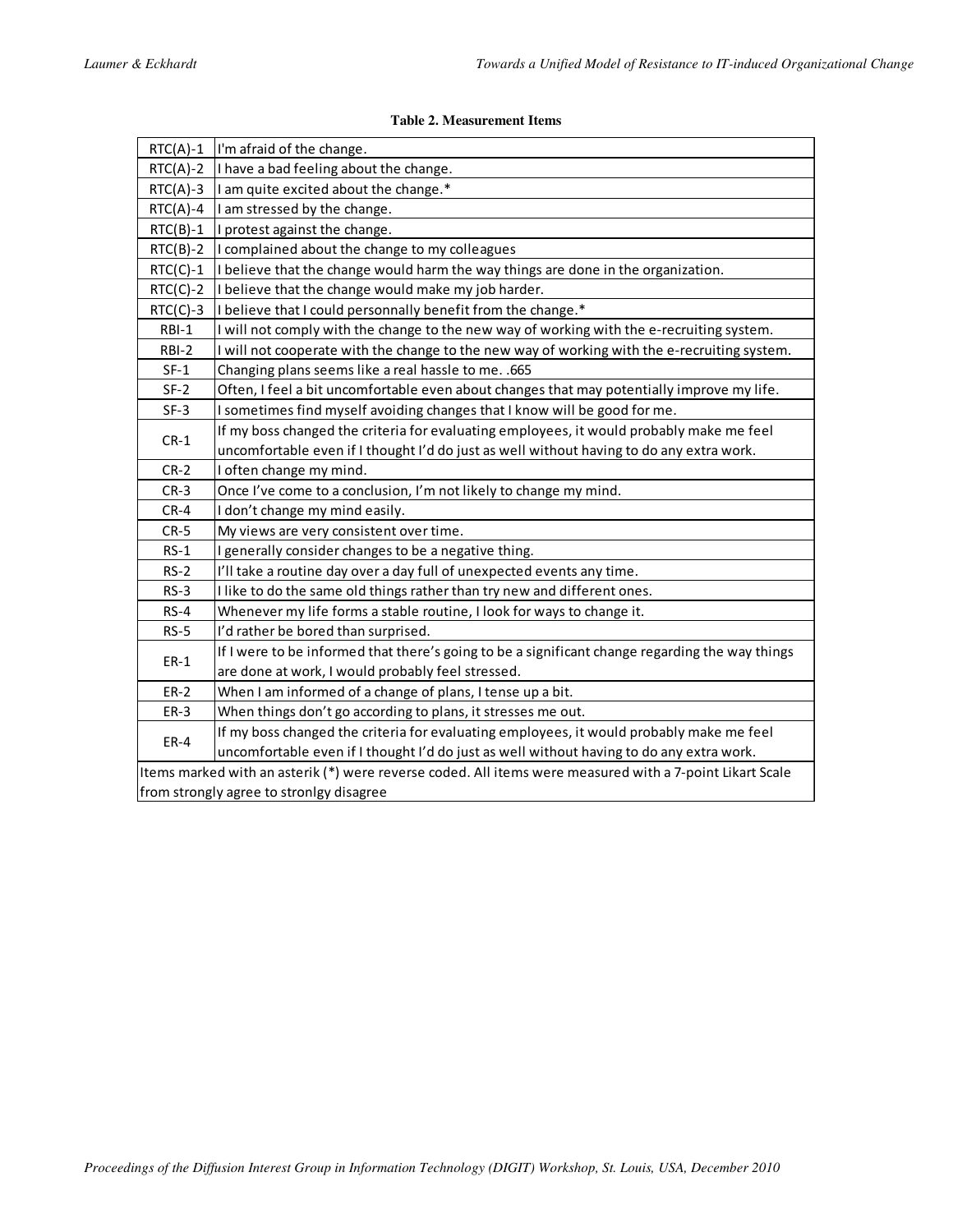|  |  | <b>Table 3. Discriminant Validity</b> |  |
|--|--|---------------------------------------|--|
|--|--|---------------------------------------|--|

|                     | relfectiv  | loadings  | AVE                 | ${\sf CR}$ | RTC(A) | $RTC(B)$ RTC(C) |        | RBI    | SF     | ${\sf CR}$ | <b>RS</b> | ER     | <b>RES</b> |
|---------------------|------------|-----------|---------------------|------------|--------|-----------------|--------|--------|--------|------------|-----------|--------|------------|
| RTC(A)              | $RTC(A)-1$ | 0.8633    | 0.6794              | 0.8929     | 0.824  |                 |        |        |        |            |           |        |            |
|                     | $RTC(A)-2$ | 0.8752    |                     |            |        |                 |        |        |        |            |           |        |            |
|                     | $RTC(A)-3$ | 0.6353    |                     |            |        |                 |        |        |        |            |           |        |            |
|                     | $RTC(A)-4$ | 0.8959    |                     |            |        |                 |        |        |        |            |           |        |            |
| RTC(B)              | $RTC(B)-1$ | 0.8373    | 0.6857              | 0.8135     | 0.3958 | 0.828           |        |        |        |            |           |        |            |
|                     | $RTC(B)-2$ | 0.8187    |                     |            |        |                 |        |        |        |            |           |        |            |
|                     | $RTC(C)-1$ | 0.5938    | 0.6125              | 0.8211     | 0.5583 | 0.3776          | 0.782  |        |        |            |           |        |            |
| RTC(C)              | $RTC(C)-2$ | 0.7812    |                     |            |        |                 |        |        |        |            |           |        |            |
|                     | $RTC(C)-3$ | 0.9353    |                     |            |        |                 |        |        |        |            |           |        |            |
| RBI                 | $RBI-1$    | 0.9471    | 0.9                 | 0.9474     | 0.127  | 0.5347          | 0.3055 | 0.948  |        |            |           |        |            |
|                     | RBI-2      | 0.9503    |                     |            |        |                 |        |        |        |            |           |        |            |
|                     | formativ   | weights   | weigths on 2nd      |            |        |                 |        |        |        |            |           |        |            |
|                     |            |           | order construct     |            |        |                 |        |        |        |            |           |        |            |
|                     | $SF-1$     | 0.5366    | 0.0634              |            |        |                 |        |        |        |            |           |        |            |
| SF                  | $SF-2$     | 0.5751    | 0.1444              |            | 0.1906 | 0.4446          | 0.3055 | 0.3199 | n.a.   |            |           |        |            |
|                     | $SF-3$     | 0.192     | 0.0887              |            |        |                 |        |        |        |            |           |        |            |
|                     | $CR-1$     | 0.6972    | 0.04                |            |        |                 |        |        |        |            |           |        |            |
|                     | $CR-2$     | 0.7615    |                     | 0.3208     | 0.2648 | 0.4415          | 0.2468 | 0.2625 | 0.419  | n.a.       |           |        |            |
| CR                  | $CR-3$     | 0.2596    |                     | 0.1696     |        |                 |        |        |        |            |           |        |            |
|                     | $CR-4$     | $-0.581$  |                     | $-0.1707$  |        |                 |        |        |        |            |           |        |            |
|                     | $CR-5$     | 0.2225    | 0.0023              |            |        |                 |        |        |        |            |           |        |            |
|                     | $RS-1$     | $-0.152$  | 0.0303<br>$-0.0353$ |            |        | 0.4696          | 0.3544 | 0.4952 | 0.6276 | 0.5289     | n.a.      |        |            |
|                     | $RS-2$     | $-0.1447$ |                     |            |        |                 |        |        |        |            |           |        |            |
| <b>RS</b>           | $RS-3$     | 0.7676    |                     | 0.3051     |        |                 |        |        |        |            |           |        |            |
|                     | $RS-4$     | $-0.1879$ |                     | $-0.0475$  |        |                 |        |        |        |            |           |        |            |
|                     | $RS-5$     | 0.3147    |                     | $-0.0499$  |        |                 |        |        |        |            |           |        |            |
|                     | $ER-1$     | 0.5561    | 0.2343              |            |        | 0.5488          | 0.3565 | 0.5029 | 0.6573 | 0.505      | 0.6705    | n.a.   |            |
| ER                  | $ER-2$     | 0.0915    |                     | 0.1059     | 0.5845 |                 |        |        |        |            |           |        |            |
|                     | $ER-3$     | $-0.0483$ |                     | $-0.1339$  |        |                 |        |        |        |            |           |        |            |
|                     | $ER-4$     | 0.5647    |                     | 0.3437     |        |                 |        |        |        |            |           |        |            |
| 2nd order construct |            |           |                     |            |        |                 |        |        |        |            |           |        |            |
|                     | RES-SF     | 0.7599    |                     |            |        |                 |        |        |        |            |           |        |            |
| <b>RES</b>          | RES-CR     | 0.7044    |                     |            |        |                 |        |        |        |            |           |        |            |
|                     | RES-RS     | 0.8442    |                     |            | 0.5378 | 0.6373          | 0.4399 | 0.5114 | 0.7599 | 0.7044     | 0.8442    | 0.9013 | n.a.       |
|                     | RES-ER     | 0.9013    |                     |            |        |                 |        |        |        |            |           |        |            |

## **Structural Model**

The explanatory power of our structural model could be determined by the squared multiple correlations  $(R^2)$  and the significance levels of the path coefficients (Chin 1998).

*The squared multiple correlations*  $(R^2)$  of resistance behavior is 0.326, for affective resistance to change 0.289, for behavioral resistance to change 0.406 and for cognitive resistance to change 0.193.

For the analysis of the path coefficients in the research model the t-values were evaluated. Significance tests were conducted using the bootstrap routine with 500 samples. All calculated path coefficients and the different significance levels are visualized in Figure 2.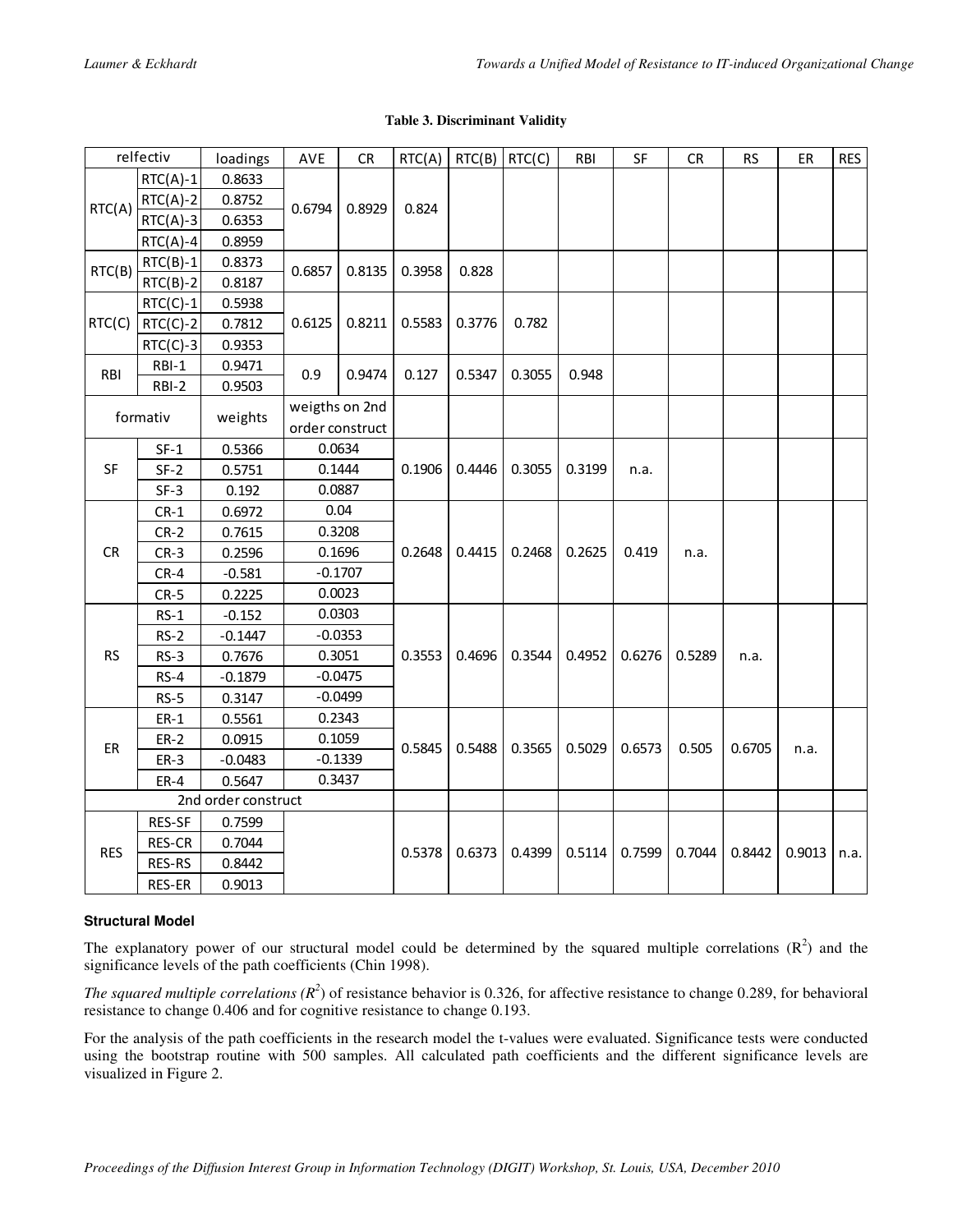

**Figure 2. Structural Model Validation** 

## **Limitations**

Due to our methodology, our proposed research might have limitations as every empirical study. It might only represent a single example of resistance to one specific IT-induced organizational change project within a specific company, economy, country or cultural region. There might be differences for the resistance to change and the actual resistance behavior within different settings. In addition, as we collected data from participants at the same time using the same survey our results may be affected by common method variance (Podsakoff, 2003). Therefore, we applied methods to avoid common method variance as proposed for example by (Podsakoff, 2003).

In addition, no environmental variables were tested within our research mode. For instance, system complexity, characteristics of the previous system, and the nature of the task may all play important roles in resistance which are not controlled for in the proposed model. However, the objective of the research was to integrate different three different approaches of user resistance in order to provide a first step towards a unified understanding of user resistance, which might be extended by the environmental variables mentioned and already discussed by prior research.

## **DISCUSSION AND FUTURE RESEARCH**

Based on Oreg (2006) we proposed a unified model of technology resistance and integrated resistance as a behavior and behavioral intention (Kim and Kankanhalli 2009), a tri-dimensional construct of resistance to change (Piderit 2000) as an extension to Bhattacherjee and Hikmet (2007) and resistance as a personality trait (Oreg 2003) in order to provide a unified understanding why people reject technologies. The evaluation of the model showed that the resistance behavioral intention of the observed 106 recruiters in the pre-implementation stage could be explained by their affective, behavioral and cognitive resistance to change as well as their individual personality trait resistance. Therefore, this research has several implications for research as well as opportunities for future research and model extensions.

## **Implications for Research**

With integrating the three different approaches to explain user resistance this research showed that for a unified understanding of resistance to organizational change four aspects are important:

- 1) What are the characteristics of the change recipients?
- 2) What are the characteristics of the induced change?
- 3) What are the affective, behavioral and cognitive resistance to change reactions of individuals?
- 4) Which kind of resistance behavior (intention) do individuals perform?

As a consequence combining Oreg's (2003) dispositional resistance, Piderit's (2000) tri-dimensional resistance to change and Kim and Kankanhalli's (2009) resistance behavior and behavioral intention is a promising approach to enable a unified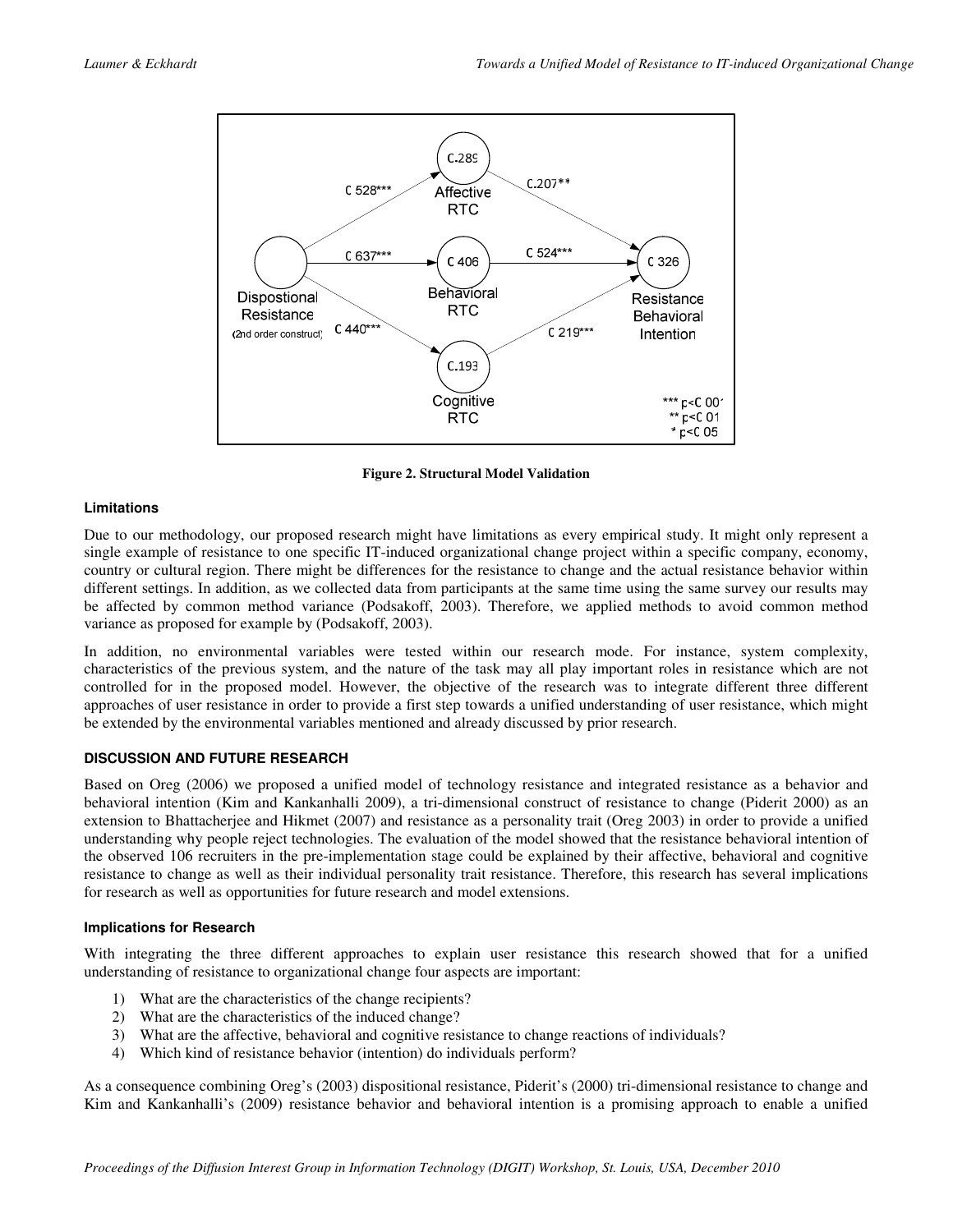understanding of resistance to IT-induced organizational change. This unified approach will extend the different discussed explanations for user resistance by providing the foundation for a clearer view on user resistance.

However, compared with unified technology acceptance models as the UTAUT (Venkatesh et al. 2003) the explanation power of the proposed model is relatively low. As a consequence, the model still needs extensions to enable a unified understanding of individual reactions to IT-induced organizational change. Therefore, environmental variables like system complexity, characteristics of the previous system, and the nature of the task could be incorporated within the model.

The first important components are individual differences and user personality. In general, personality and IS adoption is a new area of IS research, providing some first explanations using the Five-Factor Model of Personality (Devaraj et al. 2008). Using Oreg's dispositional resistance scale provides compared to other personality studies (Junglas et al. 2004) a good explanatory power within the dependent variables of resistance to change.

The second important aspect is the affective, behavioral and cognitive reaction to the introduced change in particular. This tri-dimensional resistance to change understanding extends the first approach by Bhattacherjee and Hikmet (2007) in order to measure different reactions, individuals might show when a change is introduced. In addition, using only the tri-dimensions without any specific technology evaluation constructs one third of the variance in the dependent variable user resistance behavioral intention could be explained.

Moreover using this extended understanding of resistance to change in the pre-implementation phase of an IT implementation project reveals that without having tried the system users develops affective, behavioral and cognitive reactions to the introduced change. Moreover using the multi-dimensional construct of resistance to change and the dispositional resistance to change construct enables an understanding of how the dimensions affect the variables dependent upon them which could lead to a more parsimonious understanding of the resistance phenomenon. For example, cognitive rigidity is highly correlated with all of the tri-dimensional resistance to change measures as well as with resistance behavioral intention. Therefore, a more detailed examination of the dispositional resistance to change components might be beneficial for future research.

The fourth important aspect is the dependent variable. In this model resistance behavioral intention has been measured as conceptualized by Kim and Kankanhalli (2009). It is important to understand at what stages in the implementation process user resistance behaviors occur, and whether the tri-dimensional resistance to change construct is an important predictor in the pre- or in the post-implementation stage of an IT project. With our approach, we could show that within the preimplementation phase user develop behavioral intentions to resist a particular change, however, we could not control for actual resistance behavior, as the study was conducted before the go-live of the system.

Therefore the approach in this paper is a first step towards to a better understanding of resistance to IT-induced organizational change. Future research should build on the three categories personality, affective, behavioral and cognitive resistance to change as well as resistance behaviors to provide a unified understanding of resistance to change. Therefore two important aspects should be considered. First, the model has still to be tested in the post-implementation phase of an IT project and second, it has to be extended by several aspects as it will be discussed in the following subsection.

## **Future Research**

Beside the already mentioned implications of the proposed model for research, there is still work to do to provide a unified understanding of resistance to IT-induced organizational change.

A first important aspect is, that in addition to the tri-dimensional resistance to change construct a more specific conceptualization of affective and cognitive resistance to change based on technology characteristics of the IT-induced change should be considered within the model. Technology characteristics are based on technology acceptance research. All constructs that model the evaluation of and beliefs about technologies by individuals and which were deeply researched by information systems research fall in this category.

In addition theories and research on resistance to change have primarily addressed the context-specific antecedents of resistance. A large variety of contextual variables have been proposed as related to employees' resistance to change. Whereas, some antecedents have to do with the outcomes of change (e.g. losing or gaining power), others focus on the way in which change is implemented (e.g. the amount of information about the change that is given to employees) (Watson 1971; Tichy 1983; Miller et al. 1994; Wanberg and Banas 2000; Armenakis and Harris 2002; Kotter and Schlesinger 2008). This distinction resembles the distinction between perceptions of distributive and procedural justice (Greenberg and Cropanzano 2001). As outcome factors power and prestige (Tichy 1983), job security (Mcmurry 1947; Probst 2003) and intrinsic rewards (Hackman and Oldham 1980; Tichy 1983) have been discussed in literature and trust in management (Stanley et al. 2005;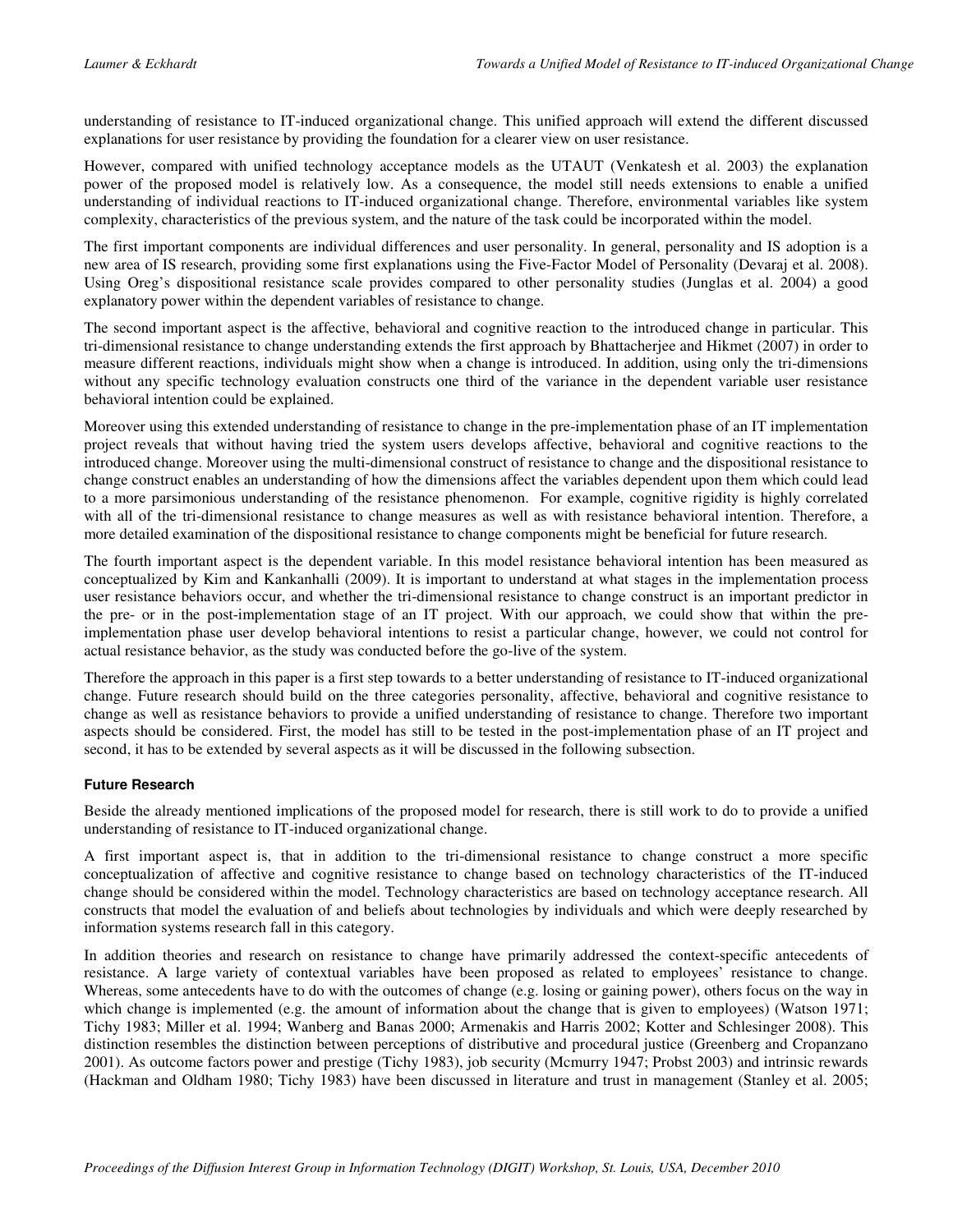Kotter and Schlesinger 2008), social influence (Gibbons 2004) and information about the change (Miller et al. 1994; Wanberg and Banas 2000) are typical process factors.

Furthermore a number of studies have already found that conditions of change and the change in general could predict organizational outcomes such as job satisfaction, organizational commitment and intention to leave the organization (Wanberg and Banas 2000). Overall, it is expected that positive attitudes towards change will be associated with improved outcomes (Oreg 2006). In response to the work related outcomes technology related outcomes are also important in IT projects. Those outcomes are the different usage behaviors of change recipients. The resistance of change recipients might influence outcomes such as attitude towards technology, intention to use and usage as shown by technology acceptance research in general (Venkatesh et al. 2003).

## **REFERENCES**

- 1. Abrahamson, E. (2000). "Change without Pain." Harvard Business Review 78(4): 75-79.
- 2. Agarwal, R. and E. Karahanna (2000). "Time Flies When You're Having Fun: Cognitive Absorption and Beliefs About Information Technology Usage." MIS Quarterly 24(4): 665-694.
- 3. Ajzen, I. (1991). "The Theory of Planned Behavior." Organizational Behavior and Human Decision Processes 50(2): 179-211.
- 4. Armenakis, A. A. and S. G. Harris (2002). "Crafting a Change Message to Create Transformational Readiness." Journal of Organizational Change Management 15(2): 169-183.
- 5. Bagozzi, R. P. (1979). The Role of Measurement in Theory Construction and Hypothesis Testing: Toward a Holistic Model. Conceptual and Theoretical Developments in Marketing. O. C. Ferell, S. W. Brown and C. W. Lamb. Chicago, IL, American Marketing Association: 15-32.
- 6. Bagozzi, R. P. and Y. Yi (1988). "On the Evaluation of Structural Equation Models." Journal of the Academy of Marketing Science 16(1): 74-94.
- 7. Bhattacherjee, A. and N. Hikmet (2007). "Physicians' Resistance toward Healthcare Information Technology: A Theoretical Model and Empirical Test." European Journal of Information Systems 16(6): 725-737.
- 8. Bollen, K. and R. Lennox (1991). "Conventional Wisdom on Measurement: A Structural Equation Perspective." Psychological Bulletin 110(2): 305.
- 9. Bovey, W. H. and A. Hede (2001). ""Resistance to Organisational Change: The Role of Defence Mechanisms." Journal of Managerial Psychology 16(7): 534-548.
- 10. Brown, S. A. and V. Venkatesh (2005). "Model of Adoption of Technology in Households: A Baseline Model Test and Extension Incorporating Household Life Cycle." MIS Quarterly 29(3): 399-426.
- 11. Burton-Jones, A. and D. W. Straub (2006). "Reconceptualizing System Usage: An Approach and Empirical Test." Information Systems Research 17(3): 228-246.
- 12. Campbell, D. T. and D. W. Fiske (1959). "Convergent and Discriminant Validation by the Multitrait-Multimethod Matrix." Psychological Bulletin 56.
- 13. Carmines, E. G. and A. Z. Richard (1979). Reliability and Validity Assessment. Beverly Hills, CA., Sage Publications.
- 14. Cenfetelli, R. T. (2004). "Inhibitors and Enablers as Dual Factor Concepts in Technology Usage." Journal of the Association for Information Systems 5(11-12): 472-492.
- 15. Chin, W. W. (1998). "Issues and Opinion on Structural Equation Modeling." MIS Quarterly 22(1).
- 16. Chin, W. W. (1998). The Partial Least Squares Approach to Structural Equation Modeling. Modern Methods for Business Research. G. A. Marcoulides. Lawrence Erlbaum, Mahwah, NJ: 295-336.
- 17. Chung-Ming, L. A. U. and R. W. Woodman (1995). "Understanding Organizational Change: A Schematic Perspective." Academy of Management Journal 38(2): 537-554.
- 18. Clegg, C. and S. Walsh (2004). "Change Management: Time for a Change!" European Journal of Work & Organizational Psychology 13(2): 217-239.
- 19. Dervitsiotis, K. N. (1998). "The Challenge of Managing Organizational Change: Exploring the Relationship of Re-Engineering." Total Quality Management 9(1): 109-122.
- 20. Devaraj, S., R. F. Easley and J. M. Crant (2008). "How Does Personality Matter? Relating the Five-Factor Model to Technology Acceptance and Use." Information Systems Research 19(1): 93-105.
- 21. Diamantopoulos, A. and J. A. Siguaw (2006). "Formative Versus Reflective Indicators in Organizational Measure Development: A Comparison and Empirical Illustration." British Journal of Management 17(4): 263-282.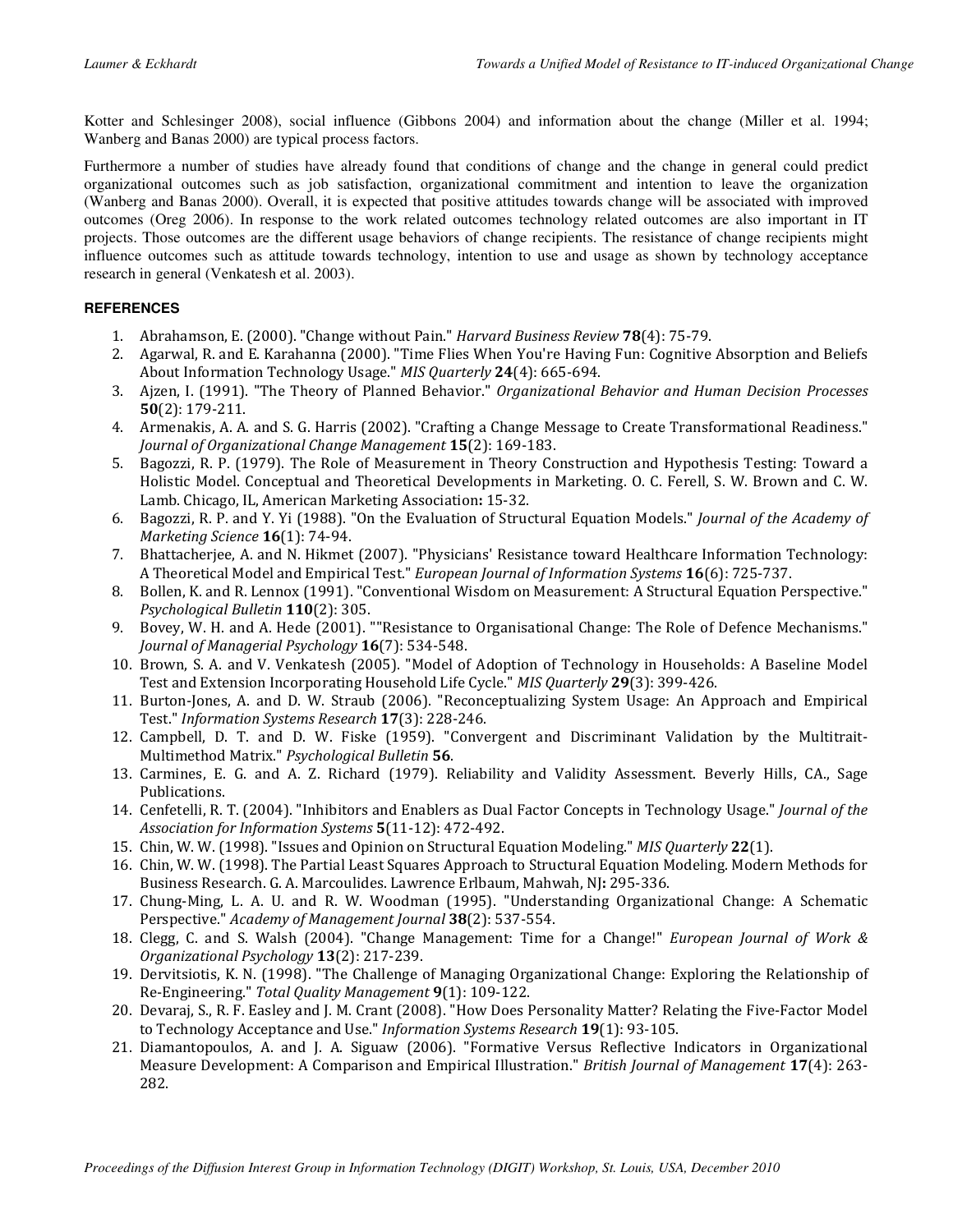- 22. Diamantopoulos, A. and H. M. Winklhofer (2001). "Index Construction with Formative Indicators: An Alternative to Scale Development." Journal of Marketing Research (JMR) 38(2): 269-277.
- 23. Eckhardt, A., S. Laumer and T. Weitzel (2009). "Who Influences Whom? Analyzing Workplace Referents' Social Influence on It Adoption and Non-Adoption." *Journal of Information Technology* 24(1): 11-24.
- 24. Elias, S. M. (2009). "Employee Commitment in Times of Change: Assessing the Importance of Attitudes toward Organizational Change." Journal of Management 35(1): 37-55.
- 25. Enns, H. G., S. L. Huff and C. A. Higgins (2003). "Cio Lateral Influence Behaviors: Gaining Peers' Commitment to Strategic Information Systems." MIS Quarterly 27(1): 155-176.
- 26. Ferneley, E. H. and P. Sobreperez (2006). "Resist, Comply or Workaround? An Examination of Different Facets of User Engagement with Information Systems." Eur *J Inf Syst* 15(4): 345-356.
- 27. Fornell, C., F. L. David and February (1981). Evaluating Structural Equation Models with Unobservable Variables and Measurement Error. Journal of Marketing Research. 18: 39-50.
- 28. Fornell, C. R. and D. F. Larcker (1981). Structural Equation Models with Unobservable Variables and Measurement Error. Journal of Marketing Research. 18: 39-50.
- 29. Gibbons, D. E. (2004). "Network Structure and Innovation Ambiguity Effects on Diffusion in Dynamic Organizational Fields." Academy of Management Journal 47(6): 938-951.
- 30. Greenberg, J. and R. Cropanzano (2001). Avances in Organizational Justice. Stanford, Stanford University Press.
- 31. Hackman, J. R. and G. R. Oldham (1980). Motivation through the Design of Work. Reading, MA., Addison-Wesley.
- 32. Heath, C., M. Knez and C. Camerer (1993). "The Strategic Management of the Entitlement Process in the Employment Relationship." Strategic Management Journal 14(S2): 75-93.
- 33. Henseler, J., C. M. Ringle and R. R. Sinkovics (2009). "The Use of Partial Least Squares Path Modeling in International Marketing." Advances in International Marketing 20: 277-319.
- 34. Hirschheim, R. and M. Newman (1988). "Information Systems and User Resistance: Theory and Practice." The Computer Journal 31(5): 398-408.
- 35. Hulland, J. (1999). Use of Partial Least Squares (Pls) in Strategic Management Research: A Review of Four Recent Studies. Strategic Management Journal. 20: 195-204.
- 36. Ilie, V., J. F. Courtney and C. V. Slyke (2007). Paper Versus Electronic: Challenges Associated with Physicians' Usage of Electronic Medical Records. 40th Hawaii International Conference on System Science. Waikoloa, Hawaii, USA.
- 37. Jermier, J. M., D. Knights and W. Nord, Eds. (1994). Resistance and Power in Organisation. London, Routledge.
- 38. Jiang, J. J., W. A. Muhanna and G. Klein (2000). "User Resistance and Strategies for Promoting Acceptance across System Types." Information & Management 37(1): 25-36.
- 39. Jordan, M. H., H. S. Feild and A. A. Armenakis (2002). "The Relationship of Group Process Variables and Team Performance - a Team-Level Analysis in a Field Setting." Small Group Research 33(1): 121-150.
- 40. Jordan, M. H., M. Schraeder, H. S. Feild and A. A. Armenakis (2007). "Organizational Citizenship Behavior, Job Attitudes, and the Psychological Contract." Military Psychology 19(4): 259-271.
- 41. Joshi, K. (1991). "A Model of Users' Perspective on Change: The Case of Information Systems Technology Implementation." MIS Quarterly 15(2): 229-242.
- 42. Judge, T. A., C. J. Thoresen, V. Pucik and T. M. Welbourne (1999). "Managerial Coping with Organizational Change: A Dispositional Perspective." Journal of Applied Psychology 84(1): 107-122.
- 43. Junglas, I. A., N. A. Johnson and C. Spitzmuller (0000). "Personality Traits and Concern for Privacy: An Empirical Study in the Context of Location-Based Services." Eur J Inf Syst 17(4): 387-402.
- 44. Keen, P. G. W. (1981). "Information Systems and Organizational Change." Commun. ACM 24(1): 24-33.
- 45. Kim, H.-W. and A. Kankanhalli (2009). "Investigating User Resistance to Information Systems Implementation: A Status Quo Bias Perspective." MIS Quarterly 33(3): 567-582.
- 46. Kotter, J. P. and L. A. Schlesinger (2008). "Choosing Strategies for Change." Harvard Business Review 86(7/8): 130-139.
- 47. Lapointe, L. and S. Rivard (2005). "A Multilevel Model of Resistance to Information Technology Implementation." MIS Quarterly 29(3): 461-491.
- 48. Lapointe, L. and S. Rivard (2007). "A Triple Take on Information System Implementation." Organization Science 18(1): 89-107.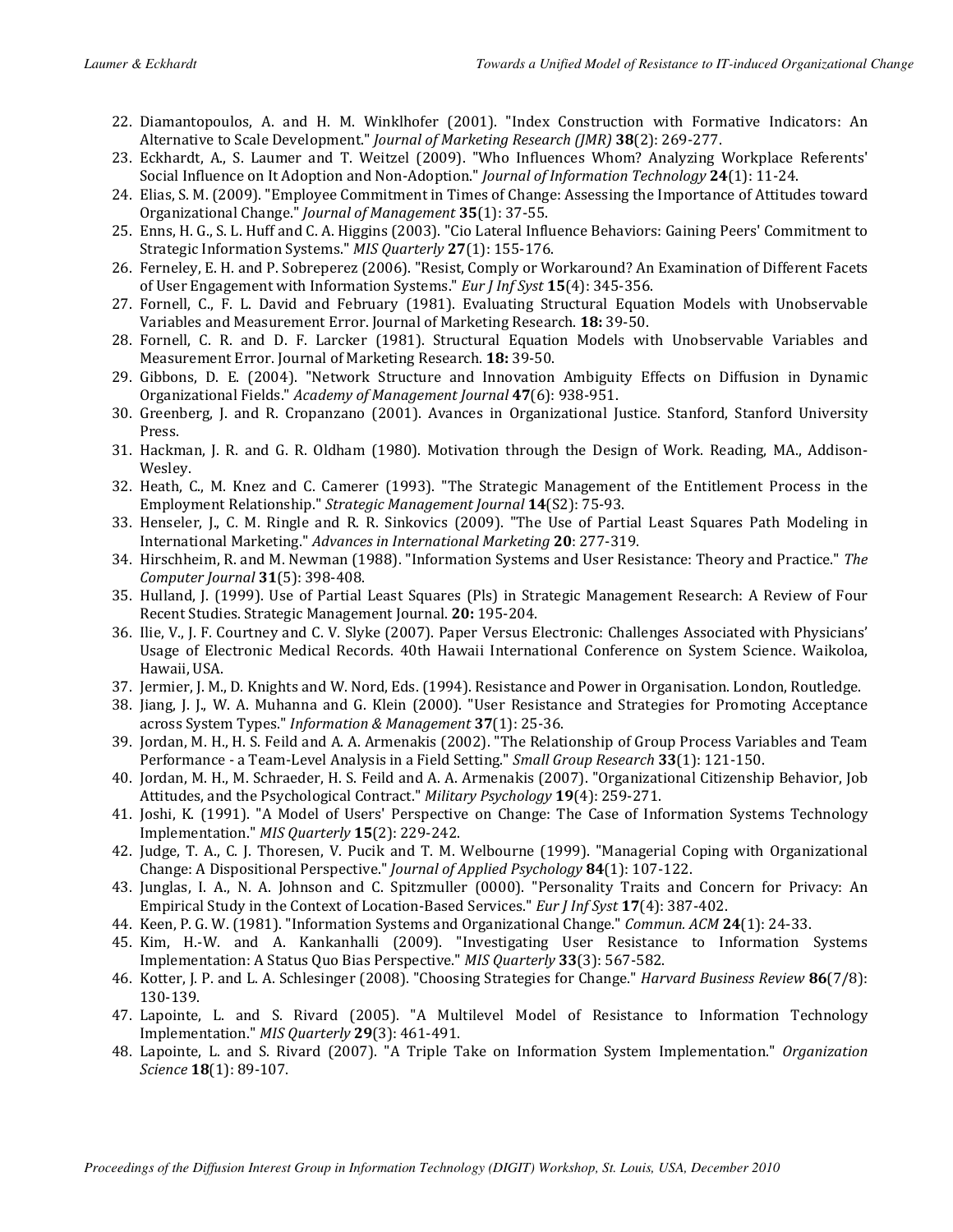- 49. Laumer, S., C. Maier and A. Eckhardt (2010). Why Do They Resist? an Empirical Analysis of an Individual's Personality Trait Resistance Regarding the Adoption of New Information Systems. Proceedings of the 18th European Conference on Information System (ECIS 2010). Pretoria, South Africa.
- 50. Lee, Y., K. A. Kozar and K. R. T. Larsen (2003). "The Technology Acceptance Model: Past, Present and the Future." Communications of the AIS 12: 752-780.
- 51. Luftman, J. and R. Kempaiah (2008). "Key Issues for It Executives 2007." MIS Quarterly Executive 7(2): 99- 112.
- 52. Marakas, G. M. and S. Hornik (1996). "Passive Resistance Misuse: Overt Support and Covert Recalcitrance in Is Implementation." Eur J Inf Syst 5(3): 208-219.
- 53. Markus, M. L. (1983). "Power, Politics, and Mis Implementation." Commun. ACM 26(6): 430-444.
- 54. Maurer, R. (1996). "Using Resistance to Build Support for Change." Journal for Quality & Participation 19(3): 56.
- 55. Mcguire, W. J. (1985). Attitudes and Attitude Change. Handbook of Social Psychology. G. Lindzey and E. Aronson. New York, Random House. 2: 233-346.
- 56. Mcmurry, R. N. (1947). "The Problem of Resistance to Change in Industry." Journal of Applied Psychology 31(6): 589-593.
- 57. Miller, V. D., J. R. Johnson and J. Grau (1994). "Antecedents to Willingness to Participate in a Planned Organizational Change." Journal of Applied Communication Research 22(1): 59 - 80.
- 58. Nord, W. R. and J. M. Jermier (1994). "Overcoming Resistance to Resistance: Insights from a Study of the Shadows." Public Administration Quarterly 17(4): 396-409.
- 59. Oreg, S. (2003). "Resistance to Change: Developing an Individual Differences Measuer." Journal of Applied Psychology 88(4): 680-693.
- 60. Oreg, S. (2006). "Personality, Context, and Resistance to Organizational Change." European Journal of Work & Organizational Psychology 15(1): 73-101.
- 61. Oreg, S., M. Bayazit, M. Vakola, L. Arciniega, A. Armenakis, R. Barkauskiene, N. Bozionelos, Y. Fujimoto, L. Gonzalez, H. Jian, M. Hřebíčková, N. Jimmieson, J. Kordačov´, H. Mitsuhashi, B. Mlačić, I. Ferić, M. K. Topić, S. Ohly, P. Ã. Y. Saksvik and H. Hetland (2008). "Dispositional Resistance to Change: Measurement Equivalence and the Link to Personal Values across 17 Nations." Journal of Applied Psychology 93(4): 935-944.
- 62. Petter, S., D. Straub and A. Rai (2007). "Specifying Formative Constructs in Information Systems Research." MIS Quarterly 31(4): 623-656.
- 63. Piderit, S. K. (2000). "Rethinking Resistance and Recognizing Ambivalence: A Multidimensional View of Attitudes toward an Organizational Change." Academy of Management Review 25(4): 783-794.
- 64. Prasad, P. and A. Prasad (2000). "Stretching the Iron Cage: The Constitution and Implications of Routine Workplace Resistance." Organization Science 11(4): 387-403.
- 65. Probst, T. M. (2003). "Exploring Employee Outcomes of Organizational Restructuring: A Solomon Four-Group Study." Group Organization Management 28(3): 416-439.
- 66. Ringle, C. M., S. Wende and A. Will (2005). Smartpls 2.0.M3, Www.Smartpls.De. .
- 67. Rousseau, D. M. and S. A. Tijoriwala (1999). "What's a Good Reason to Change? Motivated Reasoning and Social Accounts in Promoting Organizational Change." Journal of Applied Psychology 84(4): 514-528.
- 68. Ruta, C. D. (2005). "The Application of Change Management Theory to Hr Portal Implementation in Subsidiaries of Multinational Corporations." Human Resource Management 44(1): 35-53.
- 69. Samuelson, W. and R. Zeckhauser (1988). "Status Quo Bias in Decision Making." Journal of Risk and Uncertainty 1(1): 7-59.
- 70. Smollan, R. K. (2006). "Minds, Hearts and Deeds: Cognitive, Affective and Behavioural Responses to Change." Journal of Change Management 6(2): 143-158.
- 71. Stanley, D. J., J. P. Meyer and L. Topolnytsky (2005). "Employee Cynicism and Resistance to Organizational Change." Journal of Business and Psychology 19(4): 429-459.
- 72. Tichy, N. M. (1983). Managing Strategic Change. Technical, Political and Cultural Dynamics. New York, Wiley.
- 73. Venkatesh, V. (1999). "Creation of Favorable User Perceptions: Exploring the Role of Intrinsic Motivation." MIS Quarterly 23(2): 239-260.
- 74. Venkatesh, V. (2006). "Where to Go from Here? Thoughts on Future Directions for Research on Individual-Level Technology Adoption with a Focus on Decision Making." Decision Sciences 37(4): 497-518.
- 75. Venkatesh, V. and H. Bala (2008). "Technology Acceptance Model 3 and a Research Agenda on Interventions." Decision Sciences 39(2): 273-315.